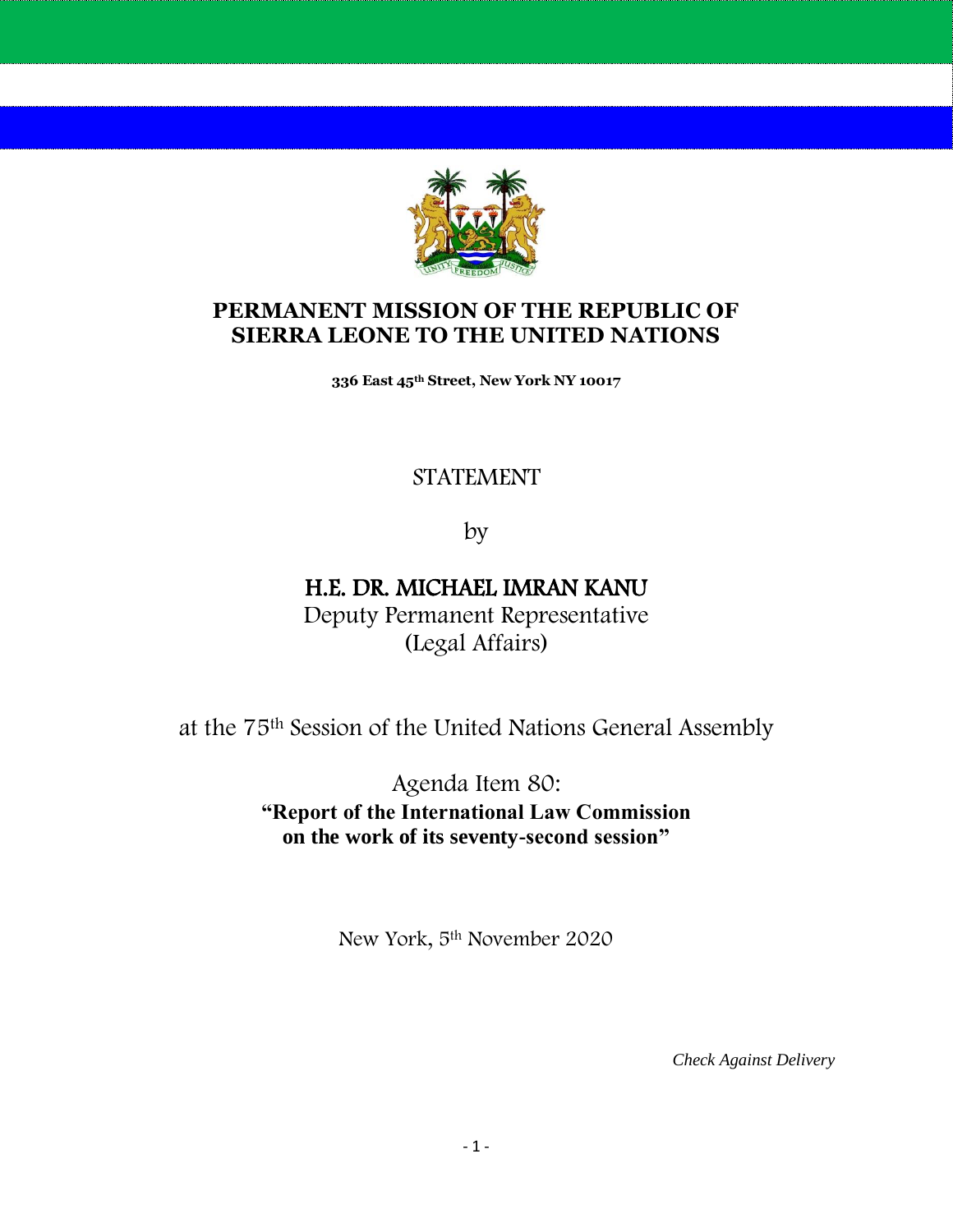#### **Mr. Chair,**

Sierra Leone aligns this statement with the statement of the African Group delivered by my delegation and add these comments in our national capacity.

We begin with our appreciation for the dedication of all 34 members of the International Law Commission to the mission of promoting the progressive development of international law and its codification, despite the challenges stemming from the COVID-19 pandemic. We thank the current chair of the Commission, **Mr. Pavel Sturma**, as well as the incoming Chair designate **Mr. Mahmoud Hamoud**, for their work to ensure plans are in place to progress the Commission's work during this difficult period.

Like the African Group, Sierra Leone attaches great importance to the ILC's mandate to assist the General Assembly in initiating studies and making recommendations for the purpose of promoting the "progressive development of international law and its codification" as set out in the ILC's 1947 Statute, derived from article 13 paragraph 1 of the United Nations Charter. The process of progressive development and codification of international law must always be inclusive and all-embracing in the consideration of law texts, State practice, precedents and doctrines as required by the ILC Statute.

Efforts in that regard ought to also draw inspiration from the main principal legal systems of the world, including African States practice as well as African customary law. Sierra Leone's increasing engagement with the work of the Commission is to ensure those important aspects are duly realised. In this year that we are celebrating the seventy-fifth anniversary of the United Nations, Sierra Leone reiterates our steadfast commitment to the principles and purposes set forth in Article 1 of the Charter of the United Nations. We emphasise our commitment to multilateralism and the rules-based international legal order based on sovereign equality and respect for the principle of equal rights and self-determination of all peoples. We recall, with appreciation, that the ILC has made important contributions to the development of the present multilateral system.

#### **Mr. Chair,**

We understand the reasons why the Commission was unable to meet in Geneva this year due to the COVID-19 pandemic. We also missed the informal exchanges between Sixth Committee experts and members of the Commission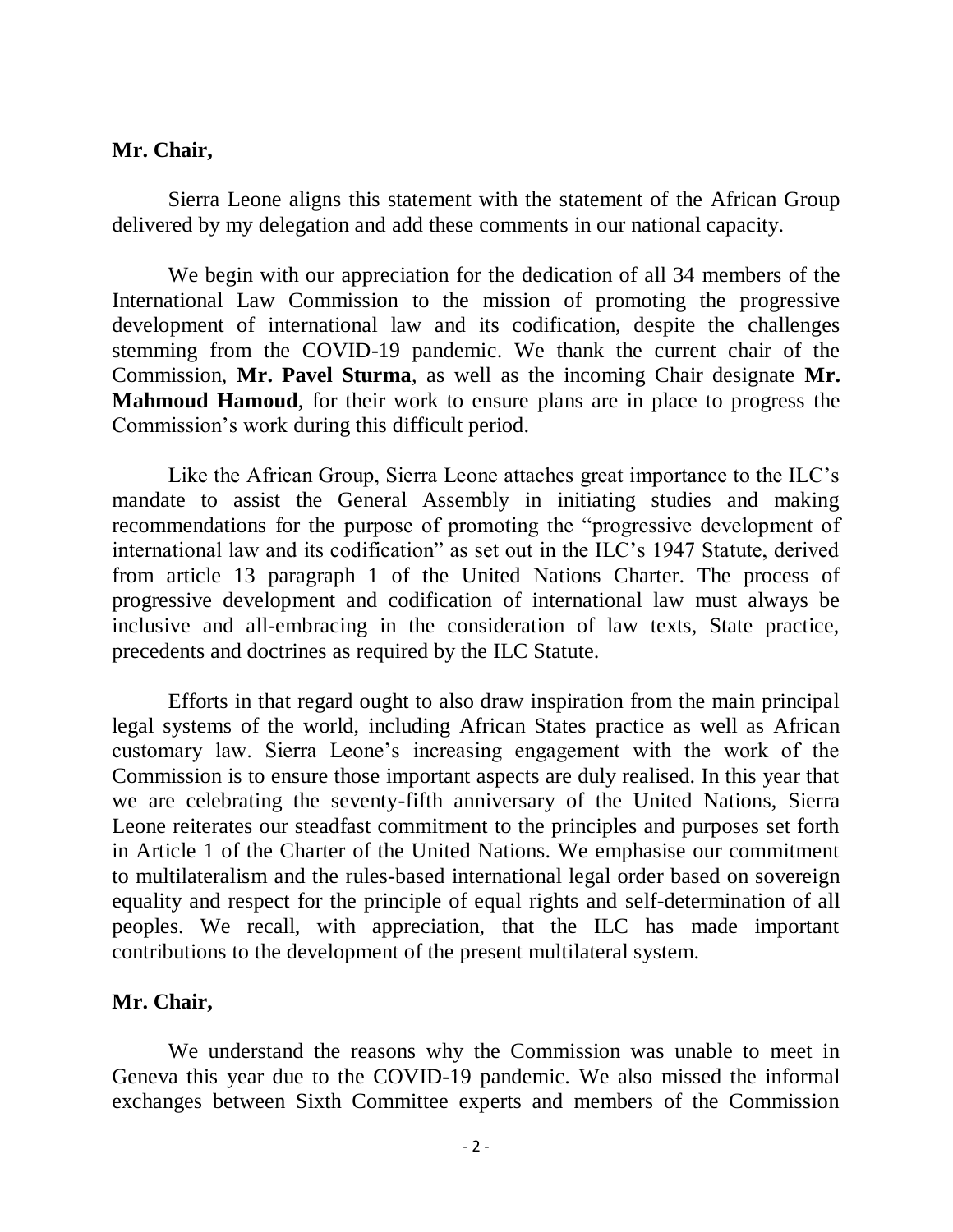during our International Law Week tradition. Nonetheless, we appreciated the International Law Day on October 26, and the virtual briefing and interaction on October 28 with three special rapporteurs of the Commission and two of the five co-chairs of the study group on sea level rise in relation to international law. We welcomed the participation of many members of the Commission in that informal meeting and thank them all for their continued engagement.

Sierra Leone also appreciates the significant contributions of the five ILC special rapporteurs, who despite the disruptions of the COVID-19 pandemic, submitted timely reports on their respective topics. We especially thank Mr. Juan Manuel Gomez Robledo and Mr. Shinya Murase who, with their timely last reports, helped put the ILC on track to accomplish the second reading on provisional application of treaties and protection of the atmosphere respectively. We also welcome the Eight Report by Ms. Concepcion Escobar-Hernandez and the pending completion of the first reading on the important topic of immunity of State officials from foreign criminal jurisdiction. We also appreciate the first report by the two co-chairs of the study group on sea level rise in relation to international law. We are studying all these reports and look forward to the outcome of the Commission's debates on them in 2021.

We also thank the ILC for the six-month extension for States to submit comments on the draft conclusions on peremptory norms of general international law (jus cogens) and the draft principles on the protection of the environment in relation to armed conflicts. Sierra Leone plans on providing our comments and observations to the Commission by the end of June 2021. The ILC has often reminded us of the need for more State input to facilitate the successful completion of its work and the formulation of its final recommendations on topics for the General Assembly. We urge all States, especially from the African Group, to also provide their feedback on these first reading topics to enable the Commission to take their important views into account.

#### **Mr. Chair,**

Sierra Leone supports the Commission's goal to reconvene for its seventysecond session in Geneva in April 2021. As global health experts warn about a potentially devastating second wave of the COVID-19 virus, with likely disruptions to global travel in the first half of next year, Sierra Leone recalls the 6 August 2020 General Assembly resolution urging the Commission to further explore means to make progress on the topics in its programme of work in the absence of a formal in-person sessions. Sierra Leone notes that the International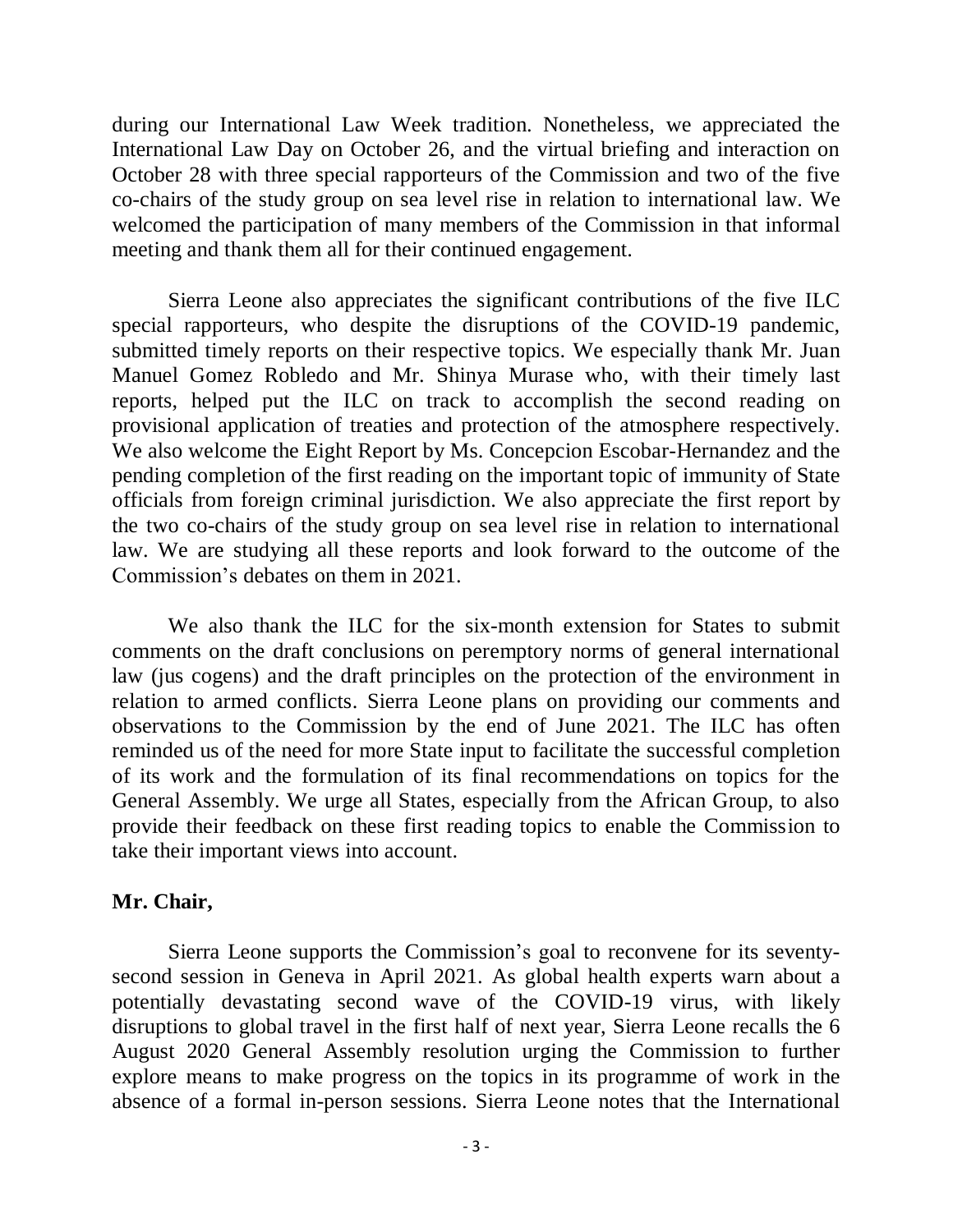Court of Justice and many other subsidiary bodies and organs of the United Nations, including the Sixth Committee, have all employed technological means to progress their work. We understand the Commission's work has some unique features. But we are confident that, with some flexibility and some creativity, the ILC would be successful in doing the same. We hope it will not miss the opportunity to do so.

Sierra Leone calls on the ILC Secretariat, consistent with the General Assembly resolution, to help prepare options in consultation with the Commission and its working group on methods of work on ways to effectively conduct sessions remotely or to otherwise make progress on the topics under discussion. This could include technological solutions such as virtual multilingual videoconferencing platforms, adjustments to the normal scheduling of meetings, exchanging plenary debate statements in writing, holding drafting committee meetings by virtual means and even perhaps adopting texts using the kind of silence procedure used by the General Assembly. Decisions can be taken, if need be provisionally, pending the formal meetings of the Commission. As was the case in the General Assembly itself. Due to the unpredictability of this ongoing pandemic, we consider it critical to have a contingency plan in place to avoid further disruptions of its work, especially in the event that the Commission is unable to hold in-person sessions in Geneva in 2021.

Sierra Leone notes the pending completion of several of the ILC's project. As you know, the ILC has several topics of keen interest to States on its long-term programme of work. Some of those topics found strong support amongst States. We hope the Commission will prioritise them over those without little or no support. We also urge the ILC to be deliberate when deciding which topics to inscribe into the current programme of work. In this regard, we recall Professor Monica Pinto's observation in the recently published  $70<sup>th</sup>$  anniversary volume on the work of the ILC that of the "*61 Special Rapporteurs listed on the International Law Commission's website, 31 belong to the Western European and Others Group, 9 to Eastern Europe, 9 to the Latin American and Caribbean Group, 7 to the African Group and 5 to the Asia Pacific Group*." A doubt may therefore arise whether, in light of these statistics and the terms of Article 8 of the ILC Statute, the Commission's work over the past seven decades has truly represented "*the main forms of civilization and of the principal legal systems of the world*." The Bureau of the ILC should consider doing its part to contribute to redressing this imbalance.

Indeed, as the African Group has again stressed in its statement this year, it is imperative to match the global representativeness of the Commission with more